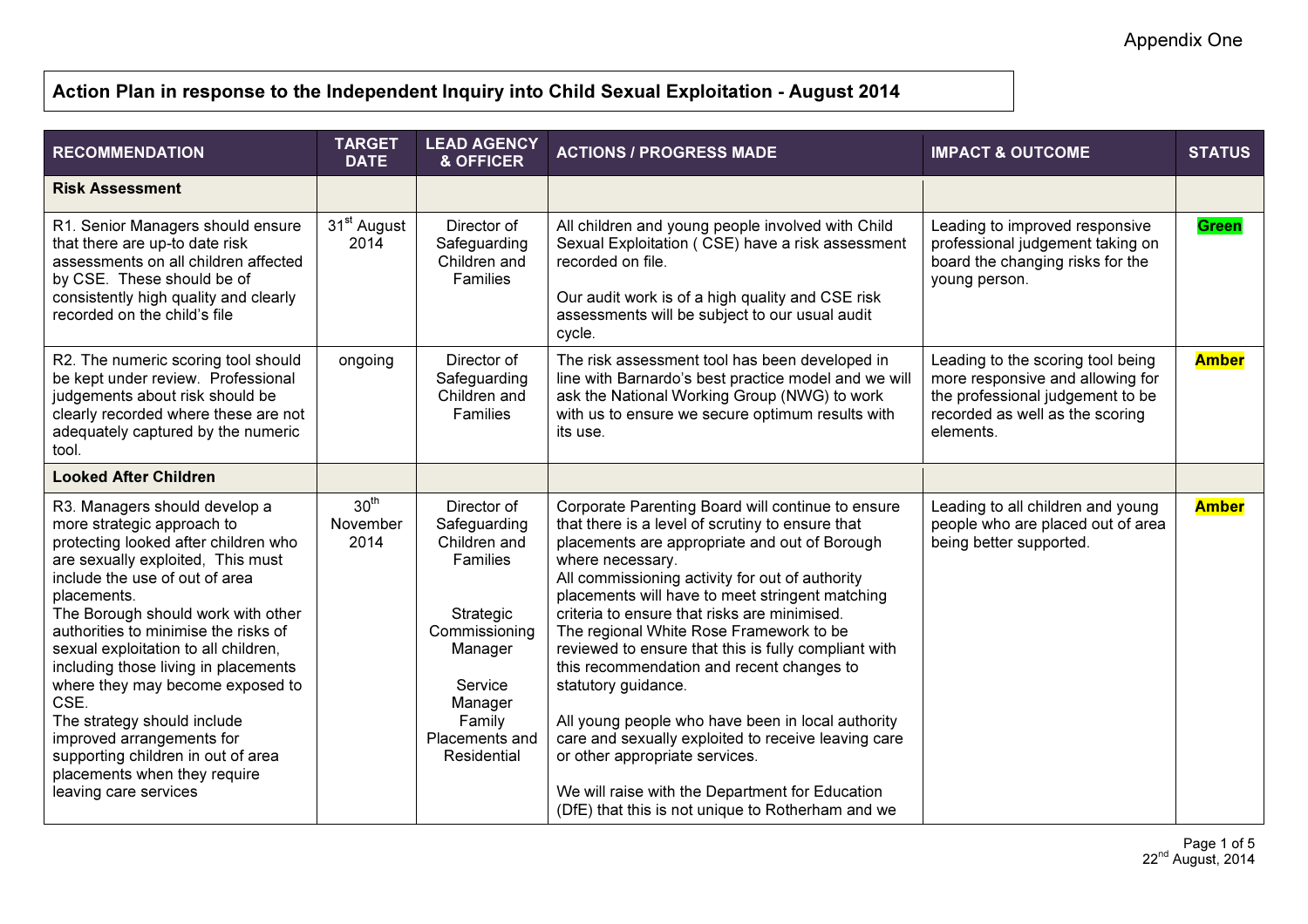| <b>RECOMMENDATION</b>                                                                                                                                                                                                                                                                                                         | <b>TARGET</b><br><b>DATE</b>                                            | <b>LEAD AGENCY</b><br>& OFFICER                         | <b>ACTIONS / PROGRESS MADE</b>                                                                                                                                                                                                                                                                                                                                        | <b>IMPACT &amp; OUTCOME</b>                                                                                                      | <b>STATUS</b> |
|-------------------------------------------------------------------------------------------------------------------------------------------------------------------------------------------------------------------------------------------------------------------------------------------------------------------------------|-------------------------------------------------------------------------|---------------------------------------------------------|-----------------------------------------------------------------------------------------------------------------------------------------------------------------------------------------------------------------------------------------------------------------------------------------------------------------------------------------------------------------------|----------------------------------------------------------------------------------------------------------------------------------|---------------|
|                                                                                                                                                                                                                                                                                                                               |                                                                         |                                                         | need a discussion to secure agreed national<br>practice.                                                                                                                                                                                                                                                                                                              |                                                                                                                                  |               |
|                                                                                                                                                                                                                                                                                                                               |                                                                         |                                                         | Rights to Rights project to prioritise this group of<br>young people as part of their advocacy work for<br>those placed out of Borough in relation to "voice of<br>the child" work.                                                                                                                                                                                   |                                                                                                                                  |               |
|                                                                                                                                                                                                                                                                                                                               |                                                                         |                                                         | All Placements are currently being reviewed to<br>ensure they are the most appropriate for the young<br>person taking into account levels of risk and support<br>needed.                                                                                                                                                                                              |                                                                                                                                  |               |
| <b>Outreach and Accessibility</b>                                                                                                                                                                                                                                                                                             |                                                                         |                                                         |                                                                                                                                                                                                                                                                                                                                                                       |                                                                                                                                  |               |
| R4. The council should make every<br>effort to make help reach out to<br>victims of CSE who are not yet in<br>touch with services. In particular, it<br>should make every effort to restore<br>open access and outreach work with<br>children affected by CSE to the level<br>previously provided by Risky<br><b>Business</b> | 30 <sup>th</sup><br>November<br>2014                                    | Director of<br>Schools and<br>Lifelong<br>Learning      | During 2013/14 the Integrated Youth Support<br>Service (IYSS) have undertaken informal curriculum<br>sessions on CSE and related issues with 2,326<br>young people.<br>All services to ensure that their offer is clearly<br>communicated and understood by young people<br>and partner agencies.<br>Reassess in next 3 months to maximise existing<br>opportunities. | Leading to a more widely<br>understood service on offer.                                                                         | <b>Amber</b>  |
| <b>Joint CSE Team</b>                                                                                                                                                                                                                                                                                                         |                                                                         |                                                         |                                                                                                                                                                                                                                                                                                                                                                       |                                                                                                                                  |               |
| R5. The remit and responsibilities of<br>the joint CSE team should be<br>urgently decided and communicated<br>to all concerned in a way that leaves<br>no room for doubt                                                                                                                                                      | 30 <sup>th</sup><br>November<br>2014                                    | Director of<br>Safeguarding<br>Children and<br>Families | Multi agency Service Specification to be developed<br>to ensure the role and remit of the CSE team is<br>clearly documented and communicated<br>Team plan to be in place.<br>Staff and partner briefing to be developed and<br>circulated.                                                                                                                            | Leading to a clearer<br>understanding by all agencies of<br>the role, remit and responsibilities<br>of the CSE team.             | <b>Amber</b>  |
| R6. Agencies should commit to<br>introducing a single manager for the<br>multi-agency CSE team. This should<br>be implemented as quickly as<br>possible                                                                                                                                                                       | 30 <sup>th</sup><br>September<br>2014<br>31 <sup>st</sup> March<br>2015 | Director of<br>Safeguarding<br>Children and<br>Families | Rotherham agencies are committed to moving<br>forward as part of a Multi Agency Safeguarding Hub<br>(MASH).<br>The CSE team and its management has been<br>agreed and is in place.<br>Front facing premises are secured that better meets<br>the needs of young people.                                                                                               | Leading to a more clearly defined<br>route for vulnerable children and<br>young people and their families to<br>access services. | <b>Amber</b>  |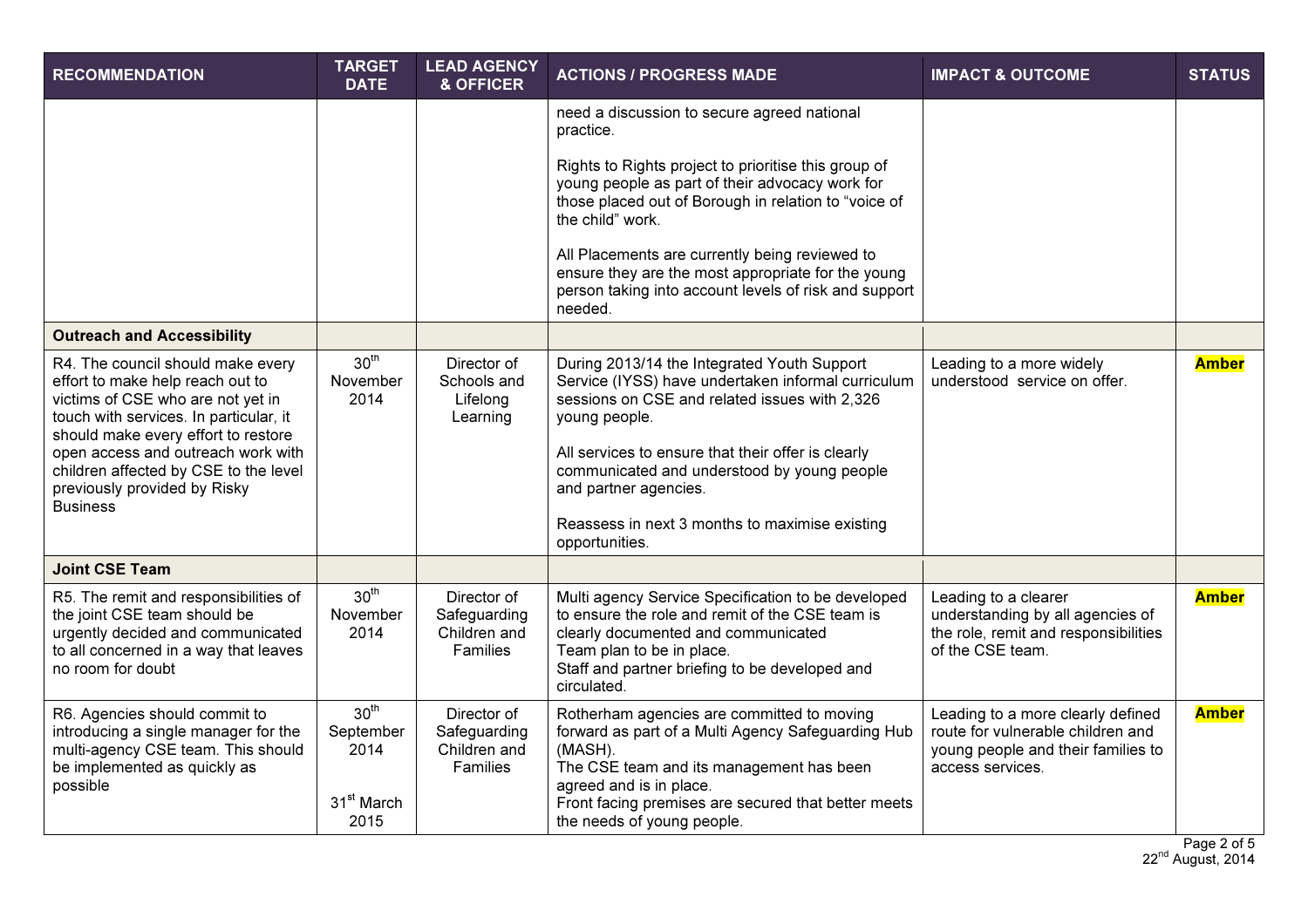| <b>RECOMMENDATION</b>                                                                                                                                                                                                                                                                                    | <b>TARGET</b><br><b>DATE</b>          | <b>LEAD AGENCY</b><br>& OFFICER                                                                                      | <b>ACTIONS / PROGRESS MADE</b>                                                                                                                                                                                                                                                                                                                                                                                                                                                                                                                                      | <b>IMPACT &amp; OUTCOME</b>                                                                                                                                     | <b>STATUS</b> |
|----------------------------------------------------------------------------------------------------------------------------------------------------------------------------------------------------------------------------------------------------------------------------------------------------------|---------------------------------------|----------------------------------------------------------------------------------------------------------------------|---------------------------------------------------------------------------------------------------------------------------------------------------------------------------------------------------------------------------------------------------------------------------------------------------------------------------------------------------------------------------------------------------------------------------------------------------------------------------------------------------------------------------------------------------------------------|-----------------------------------------------------------------------------------------------------------------------------------------------------------------|---------------|
| R7. The council, together with the<br>Police, should review the social care<br>resources available to the CSE<br>team, and make sure these are<br>consistent with the need and<br>demand for services                                                                                                    | 30 <sup>th</sup><br>September<br>2014 | Director of<br>Safeguarding<br>Children and<br>Families                                                              | The CSE team incorporates 1 team manager, 3<br>social workers, a Barnardo's social worker,<br>parenting worker, voluntary sector family support<br>worker, sexual health nurse, one detective sergeant<br>and 5 detective constables, a support staff analyst<br>and a youth worker. Between the Police, Council<br>and partners we have committed £2.352m to tackle<br>CSE in 2014/15.                                                                                                                                                                             | Assurance that sufficient resource<br>is being deployed to meet needs<br>and demand. This will be<br>regularly reviewed.                                        | <b>Amber</b>  |
| <b>Collaboration within CYPS</b>                                                                                                                                                                                                                                                                         |                                       |                                                                                                                      |                                                                                                                                                                                                                                                                                                                                                                                                                                                                                                                                                                     |                                                                                                                                                                 |               |
| R8. Wider children's social care, the<br>CSE team and integrated youth<br>support services should work better<br>together to ensure that children<br>affected by CSE are well supported<br>and offered an appropriate range of<br>preventative services                                                  | 30 <sup>th</sup><br>September<br>2014 | Director of<br>Safeguarding<br>Children and<br><b>Families</b><br>Director of<br>Schools and<br>Lifelong<br>Learning | We have established our MASH, building on<br>recognised best practice. This allows up-to-date<br>contemporaneous information sharing, joint visits,<br>improved intelligence.<br>Joint team development sessions to be held.                                                                                                                                                                                                                                                                                                                                        | Leading to more integrated and<br>joined up working to be in place to<br>ensure the work of multi-agency<br>services complement each other.                     | <b>Amber</b>  |
| <b>Ongoing work with victims</b>                                                                                                                                                                                                                                                                         |                                       |                                                                                                                      |                                                                                                                                                                                                                                                                                                                                                                                                                                                                                                                                                                     |                                                                                                                                                                 |               |
| R9. All services should recognise<br>that once a child is affected by CSE,<br>he or she is likely to require support<br>and therapeutic intervention for an<br>extended period of time. Children<br>should not be offered short term<br>intervention only, and cases should<br>not be closes prematurely | 30 <sup>th</sup><br>November<br>2014  | Director of<br>Safeguarding<br>Children and<br>Families                                                              | This requires multi agency deployment of resources<br>to inform the Needs Analysis of the Joint Strategic<br>Needs Assessment (JSNA).<br>Following professional assessment of a child or<br>young person's needs, such as LAC support will be<br>met through the Looked After and Adopted Children<br>Support team (LAAC), other children to go through<br>a CAMHS (Child and Adolescent Mental Health<br>Services) pathway to ensure specific support is in<br>place and older young women access support<br>through SARC (Sexual Assault and Referral<br>Centre). | Leading to appropriate and timely<br>therapeutic services be widely<br>available.                                                                               | <b>Amber</b>  |
| <b>Post Abuse Support</b>                                                                                                                                                                                                                                                                                |                                       |                                                                                                                      |                                                                                                                                                                                                                                                                                                                                                                                                                                                                                                                                                                     |                                                                                                                                                                 |               |
| R10. The Safeguarding Board,<br>through the CSE sub-group, should<br>work with local agencies, including<br>health, to secure the delivery of post<br>abuse support services                                                                                                                             | 30 <sup>th</sup><br>November<br>2014  | Independent<br>Chair of RSCB                                                                                         | Letter written to Health and WellBeing Board (HWB)<br>requesting joint commissioning of post abuse<br>support from Clinical Commissioning Group (CCG)<br>and NHS England. This is a national issue which<br>has been taken up with NHS England.                                                                                                                                                                                                                                                                                                                     | Sexual Assault and Referral<br>Centre (SARC) currently offer<br>services to those young people<br>affected by CSE. Post abuse<br>support available to those who | <b>Amber</b>  |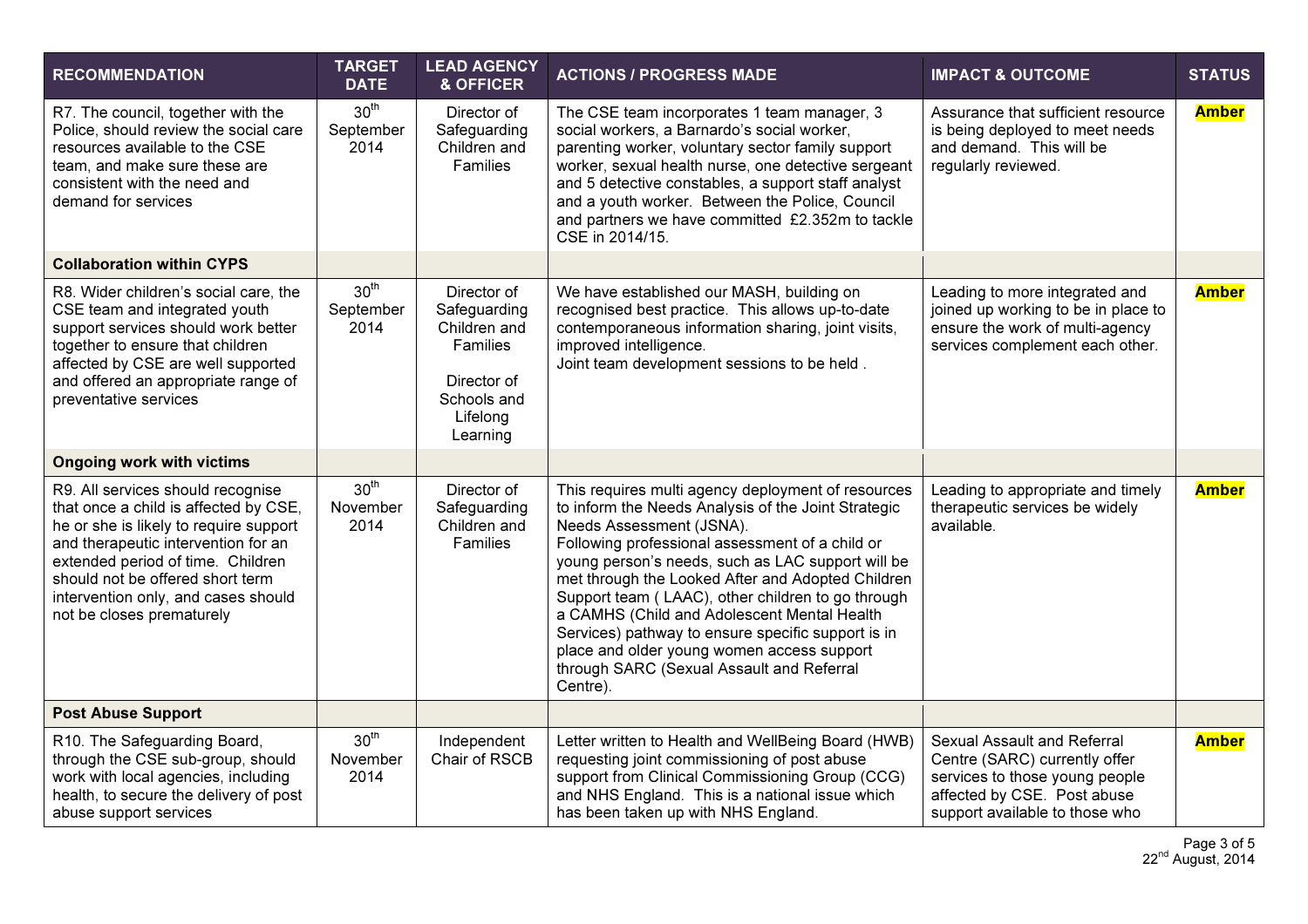| <b>RECOMMENDATION</b>                                                                                                                                                                                                                | <b>TARGET</b><br><b>DATE</b>         | <b>LEAD AGENCY</b><br>& OFFICER            | <b>ACTIONS / PROGRESS MADE</b>                                                                                                                                                                                                                                                                                                                                                                                                                                        | <b>IMPACT &amp; OUTCOME</b>                                                                                                                                                                                                                | <b>STATUS</b> |
|--------------------------------------------------------------------------------------------------------------------------------------------------------------------------------------------------------------------------------------|--------------------------------------|--------------------------------------------|-----------------------------------------------------------------------------------------------------------------------------------------------------------------------------------------------------------------------------------------------------------------------------------------------------------------------------------------------------------------------------------------------------------------------------------------------------------------------|--------------------------------------------------------------------------------------------------------------------------------------------------------------------------------------------------------------------------------------------|---------------|
|                                                                                                                                                                                                                                      |                                      |                                            |                                                                                                                                                                                                                                                                                                                                                                                                                                                                       | need it and for as long as<br>necessary.                                                                                                                                                                                                   |               |
| <b>Quality Assurance</b>                                                                                                                                                                                                             |                                      |                                            |                                                                                                                                                                                                                                                                                                                                                                                                                                                                       |                                                                                                                                                                                                                                            |               |
| R11. All agencies should continue to<br>resource and strengthen the quality<br>assurance work currently underway<br>under the auspices of the<br>Safeguarding Board                                                                  | ongoing                              | Independent<br>Chair of RSCB               | Currently there is a 0.5 WTE Quality Assurance<br>officer working for the Rotherham Safeguarding<br>Children's Board (RSCB).<br>Quality Assurance sub group carry out multi-agency<br>audits.                                                                                                                                                                                                                                                                         | Ongoing quality assurance work<br>continuing will ensure that case<br>recording and practice decisions<br>are of a consistent high standard.                                                                                               | <b>Green</b>  |
| <b>Minority ethnic communities</b>                                                                                                                                                                                                   |                                      |                                            |                                                                                                                                                                                                                                                                                                                                                                                                                                                                       |                                                                                                                                                                                                                                            |               |
| R12. There should be more direct<br>and more frequent engagement by<br>the Council and also the<br>Safeguarding Board with women and<br>men from the minority ethnic<br>communities on the issue of CSE<br>and other forms of abuse. | 30 <sup>th</sup><br>November<br>2014 | Community<br>Engagement<br>Manager         | A community engagement plan to be created.<br>Build on existing good work with the mosques on<br>the Madressah safeguarding policy.<br>Strengthen current links with the Roma Forum and<br>other BME groups, specifically gender appropriate<br>opportunities for discussion and information<br>sharing.                                                                                                                                                              | Leading to improved engagement<br>and relationships with minority<br>ethnic communities in relation to<br>all forms of abuse.                                                                                                              | <b>Red</b>    |
| R13. The Safeguarding Board<br>should address the under-reporting<br>of sexual exploitation and abuse in<br>minority ethnic communities                                                                                              | 30 <sup>th</sup><br>November<br>2014 | Independent<br>Chair of RSCB               | Using the improved relationships above carry out<br>further awareness raising around reporting abuse<br>with those communities.<br>Recent joint operations with the Police have<br>focussed on specific communities.                                                                                                                                                                                                                                                  | Leading to better reporting of<br>exploitation and abuse from<br>children and young people from<br>ethnic minority communities.                                                                                                            | <b>Amber</b>  |
| The issue of race                                                                                                                                                                                                                    |                                      |                                            |                                                                                                                                                                                                                                                                                                                                                                                                                                                                       |                                                                                                                                                                                                                                            |               |
| R14. The issue of race should be<br>tackled as an absolute priority if it is<br>a significant factor in the criminal<br>activity of organised child sexual<br>abuse in the Borough                                                   | ongoing                              | <b>District</b><br>Commander<br><b>SYP</b> | We will continue to work with the Police ensure that<br>we understand the profile of offenders and, if it is<br>identified, that there is a particular race-related<br>issue which has a significant factor in the criminal<br>activity of organised child sexual abuse we will<br>address that issue immediately, both targeting the<br>offender (s) and educating and reassuring the wider<br>community. The Police have responsibility for this<br>recommendation. | Leading to reduced risk to<br>victims, increased confidence of<br>victims and families<br>Improved wider community<br>confidence.<br>Targeted interventions of<br>offender (s) with associated<br>criminal outcomes<br>Increased community | <b>Green</b>  |